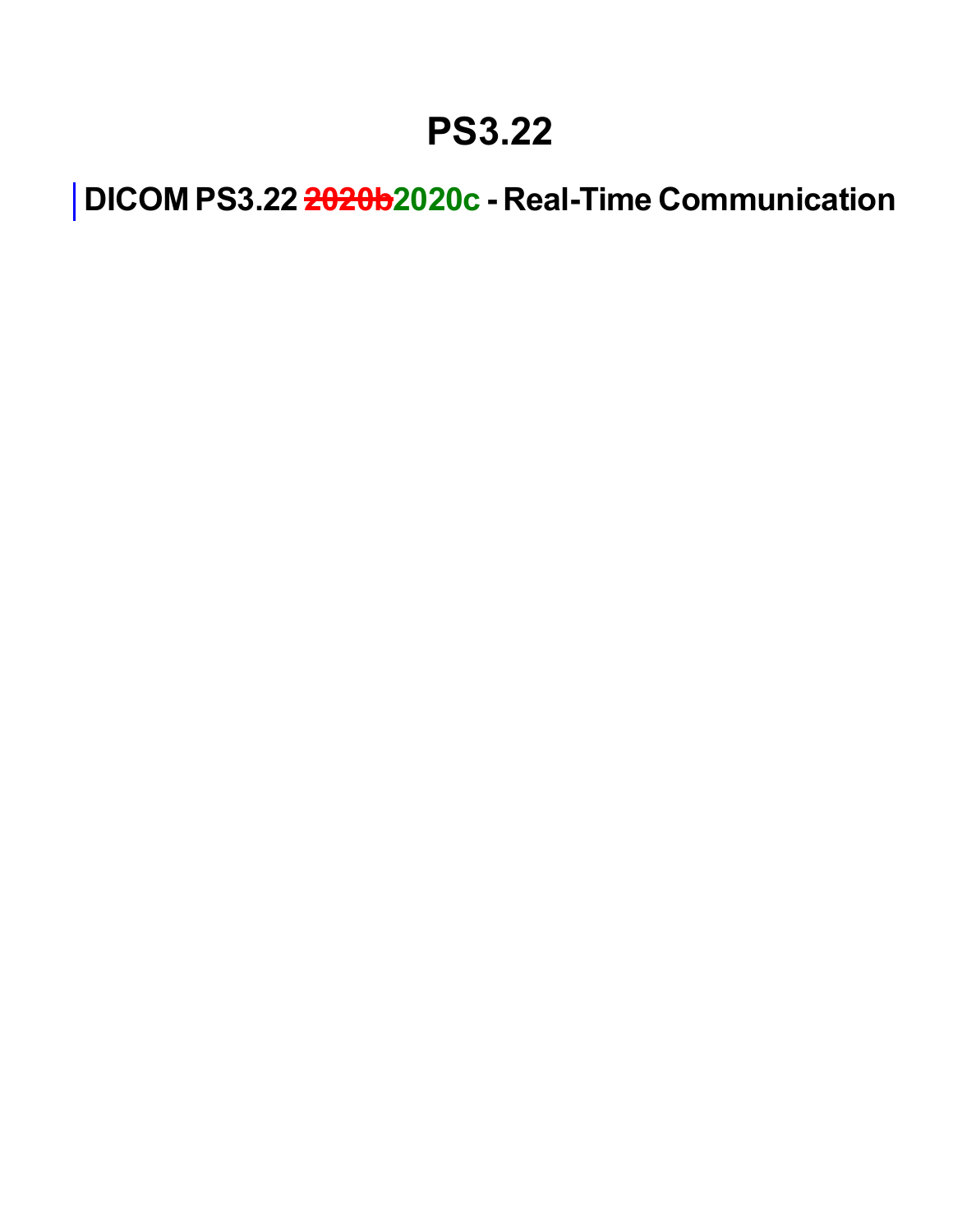### **PS3.22: DICOM PS3.22 2020b2020c - Real-Time Communication**

Copyright © 2020 NEMA

A DICOM® publication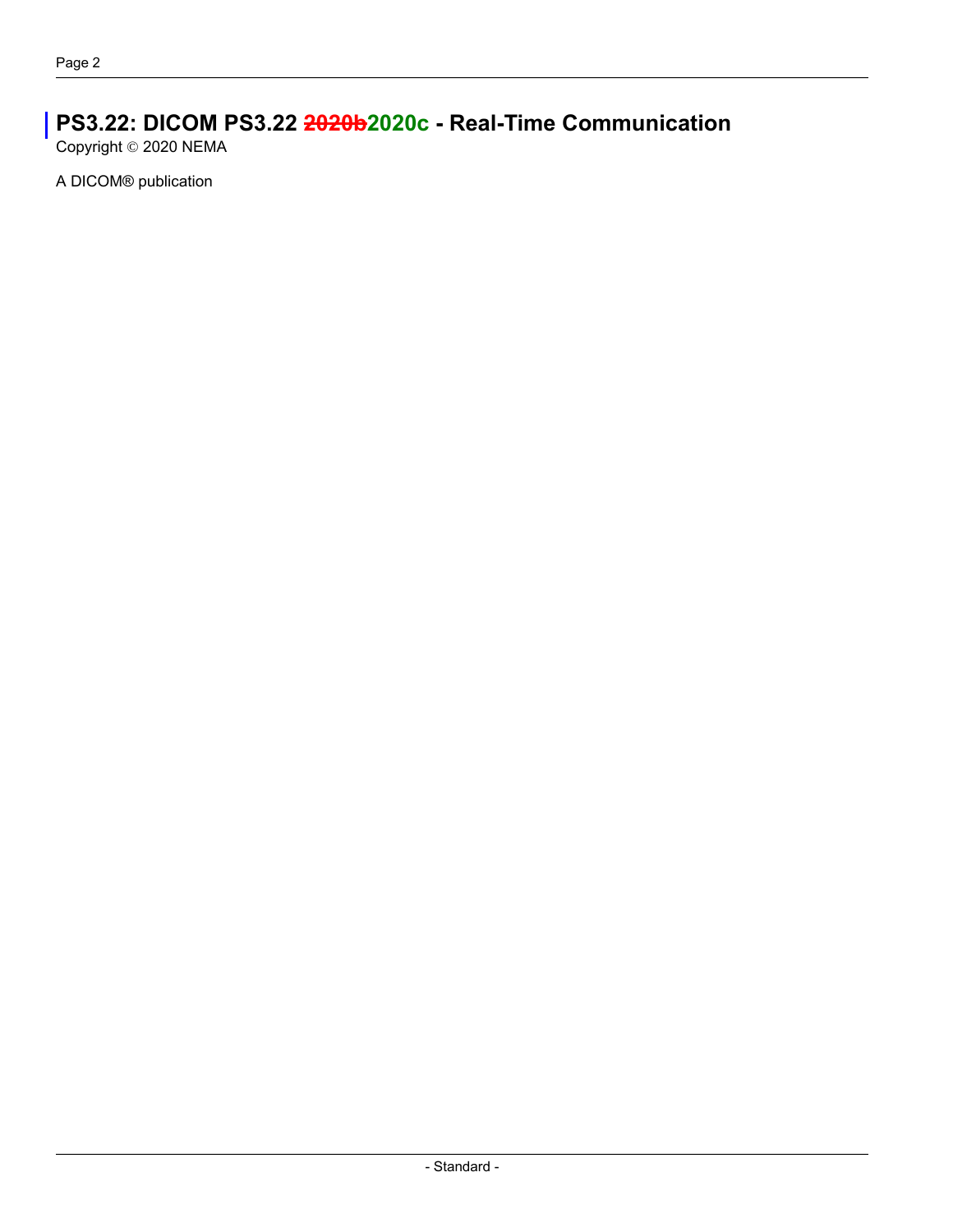#### **Table of Contents**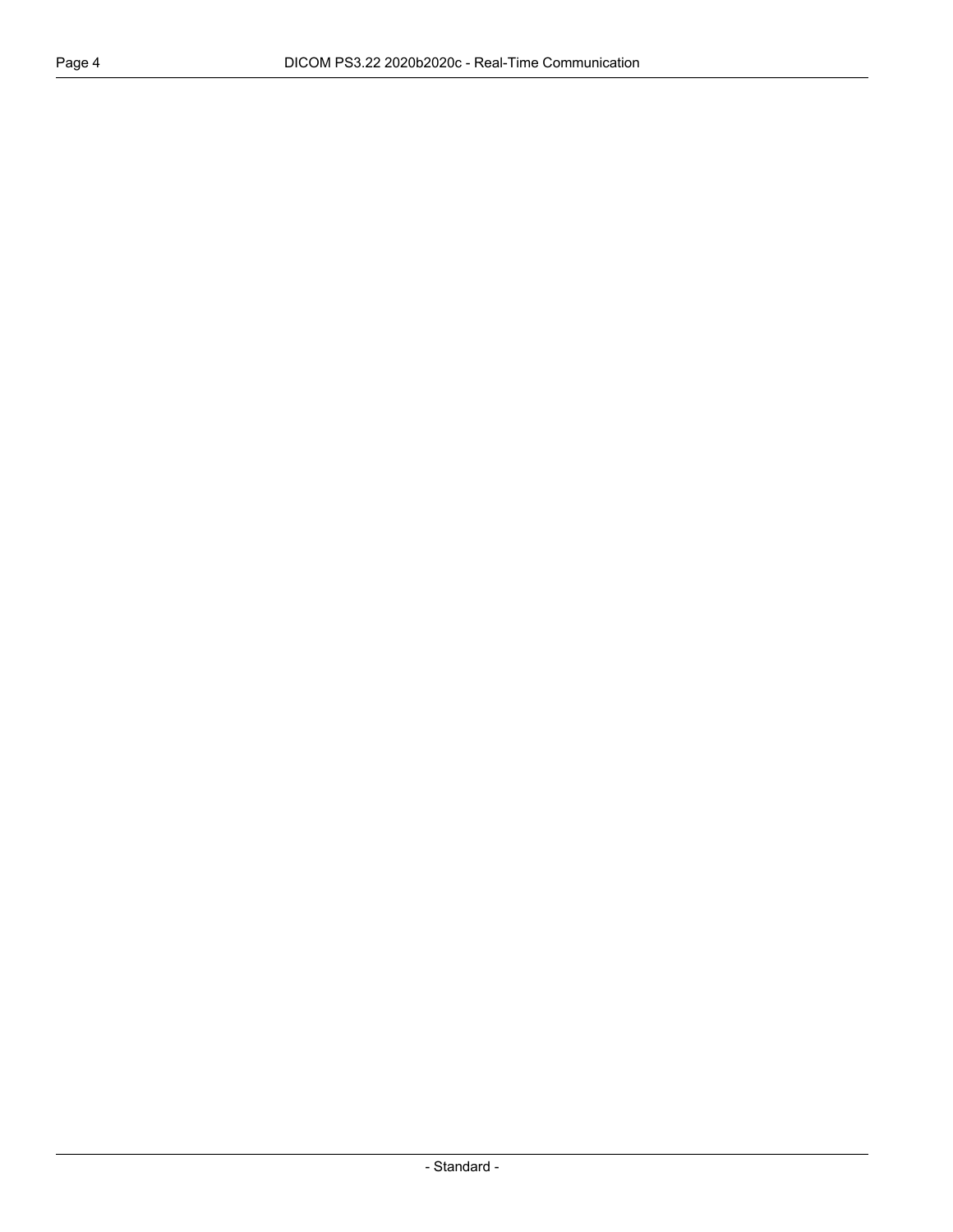### **List of Figures**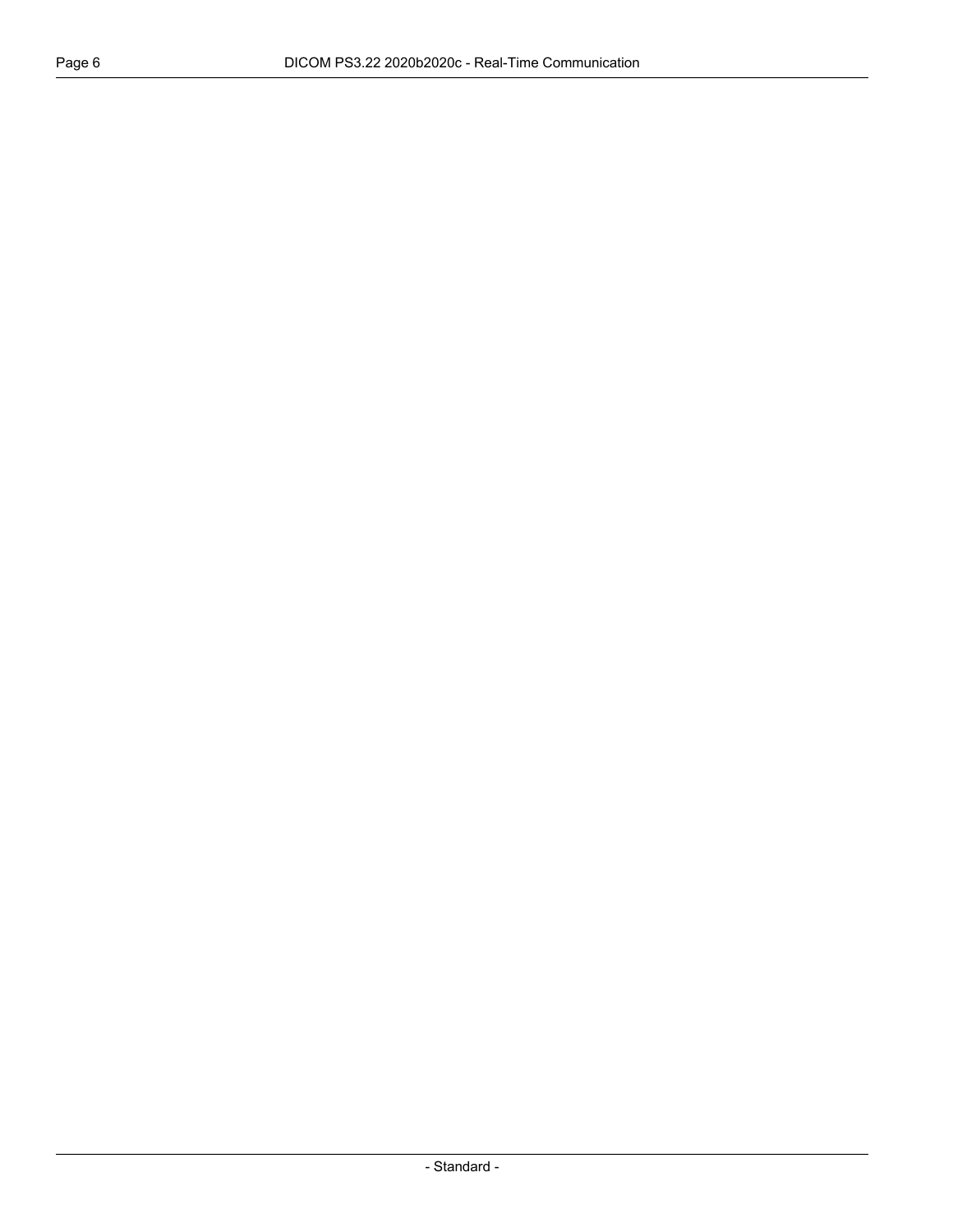#### **List of Tables**

| 7.2-1. Standard SOP Classes |  |
|-----------------------------|--|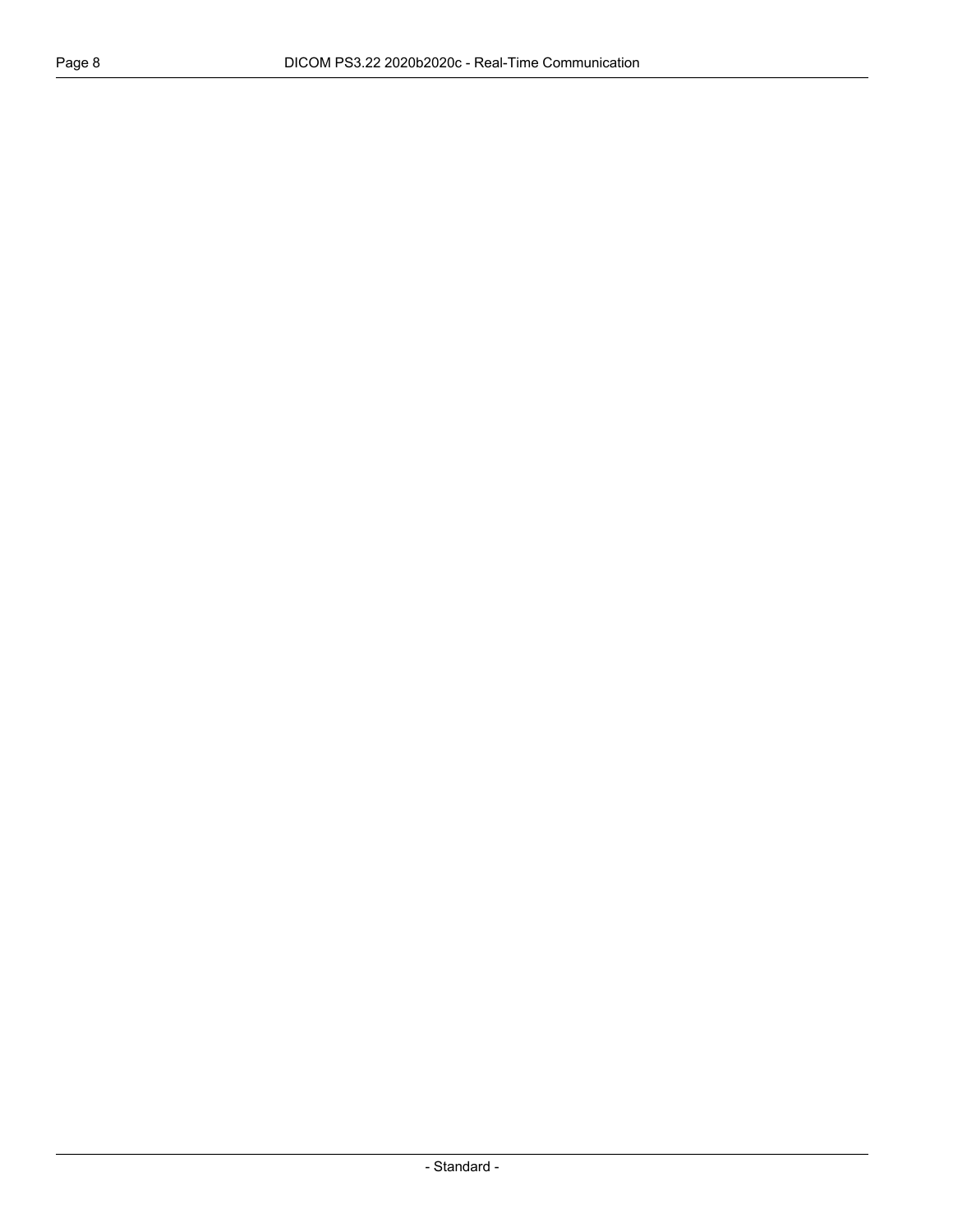### <span id="page-8-0"></span>**Notice and Disclaimer**

The information in this publication was considered technically sound by the consensus of persons engaged in the development and approval of the document at the time it was developed. Consensus does not necessarily mean that there is unanimous agreement among every person participating in the development of this document.

NEMA standards and guideline publications, of which the document contained herein is one, are developed through a voluntary consensus standards development process. This process brings together volunteers and/or seeks out the views of persons who have an interest in the topic covered by this publication. While NEMA administers the process and establishes rules to promote fairness in the development of consensus, it does not write the document and it does not independently test, evaluate, or verify the accuracy or completeness of any information or the soundness of any judgments contained in its standards and guideline publications.

NEMA disclaims liability for any personal injury, property, or other damages of any nature whatsoever, whether special, indirect, consequential, or compensatory, directly or indirectly resulting from the publication, use of, application, or reliance on this document. NEMA disclaims and makes no guaranty or warranty, expressed or implied, as to the accuracy or completeness of any information published herein, and disclaims and makes no warranty that the information in this document will fulfill any of your particular purposes or needs. NEMA does not undertake to guarantee the performance of any individual manufacturer or seller's products or services by virtue of this standard or guide.

In publishing and making this document available, NEMA is not undertaking to render professional or other services for or on behalf of any person or entity, nor is NEMA undertaking to perform any duty owed by any person or entity to someone else. Anyone using this document should rely on his or her own independent judgment or, as appropriate, seek the advice of a competent professional in determining the exercise of reasonable care in any given circumstances. Information and other standards on the topic covered by this publication may be available from other sources, which the user may wish to consult for additional views or information not covered by this publication.

NEMA has no power, nor does it undertake to police or enforce compliance with the contents of this document. NEMA does not cer tify, test, or inspect products, designs, or installations for safety or health purposes. Any certification or other statement of compliance with any health or safety-related information in this document shall not be attributable to NEMA and is solely the responsibility of the certifier or maker of the statement.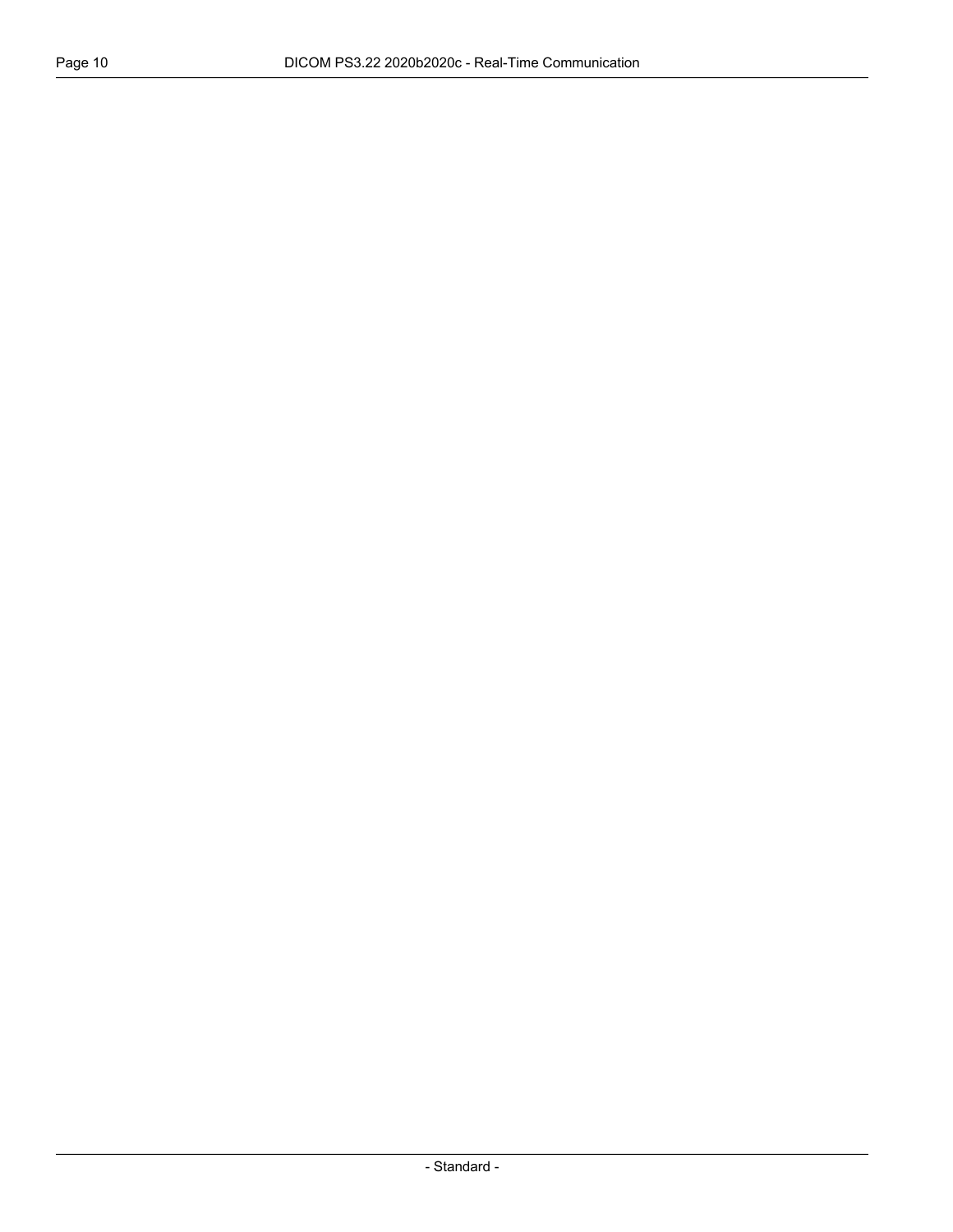### <span id="page-10-0"></span>**Foreword**

This DICOM Standard was developed according to the procedures of the DICOM Standards Committee.

The DICOM Standard is structured as a multi-part document using the guidelines established in [ISO/IEC [Directives,](#page-14-1) Part 2].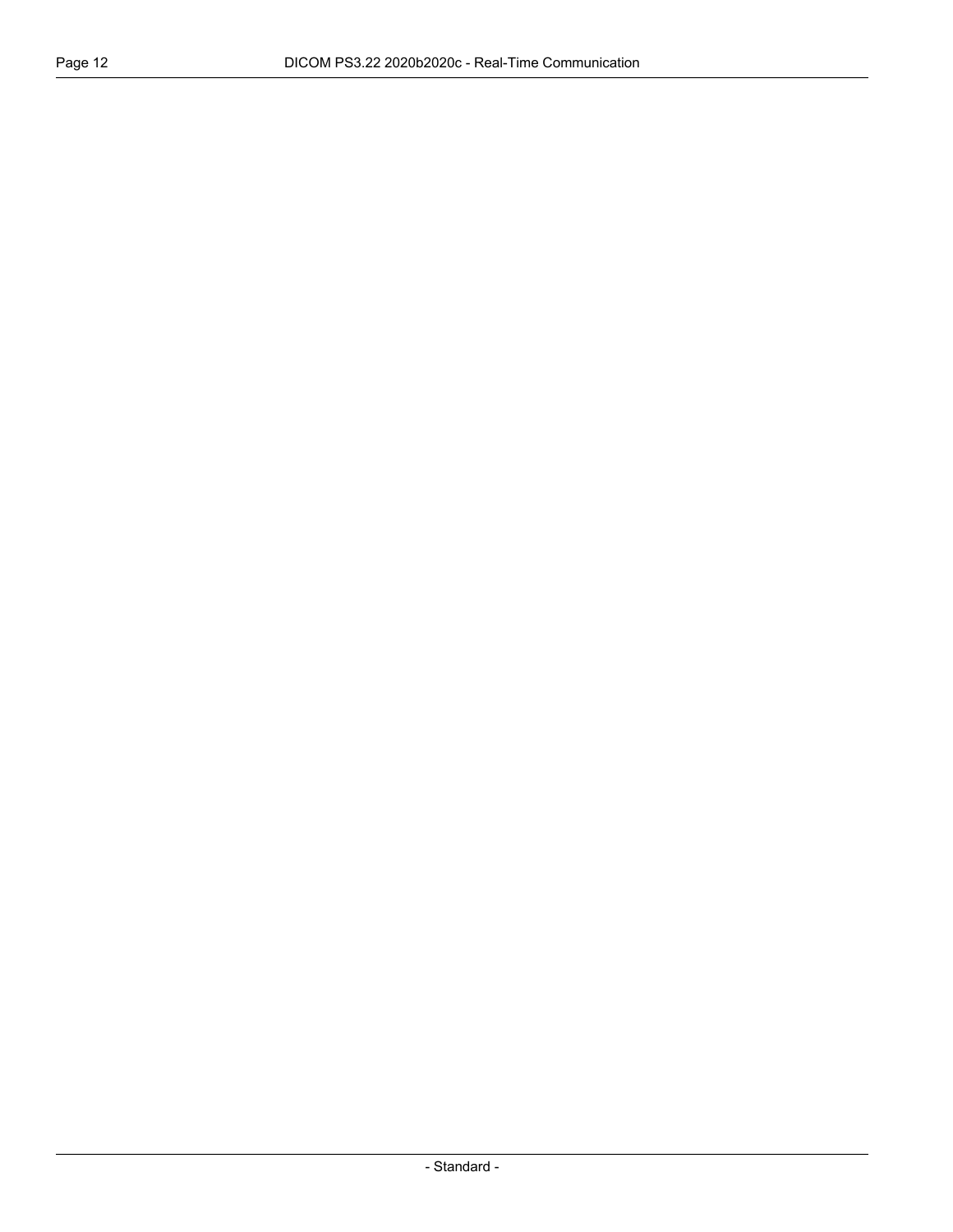# <span id="page-12-0"></span>**1 Scope and Field of Application**

This Part of the DICOM Standard specifies an SMPTE ST 2110-10 based service, relying on RTP, for the real-time transport of DICOM metadata. It provides a mechanism for the transport of DICOM metadata associated with a video or an audio flow based on the SMPTE ST 2110-20 and SMPTE ST 2110-30, respectively.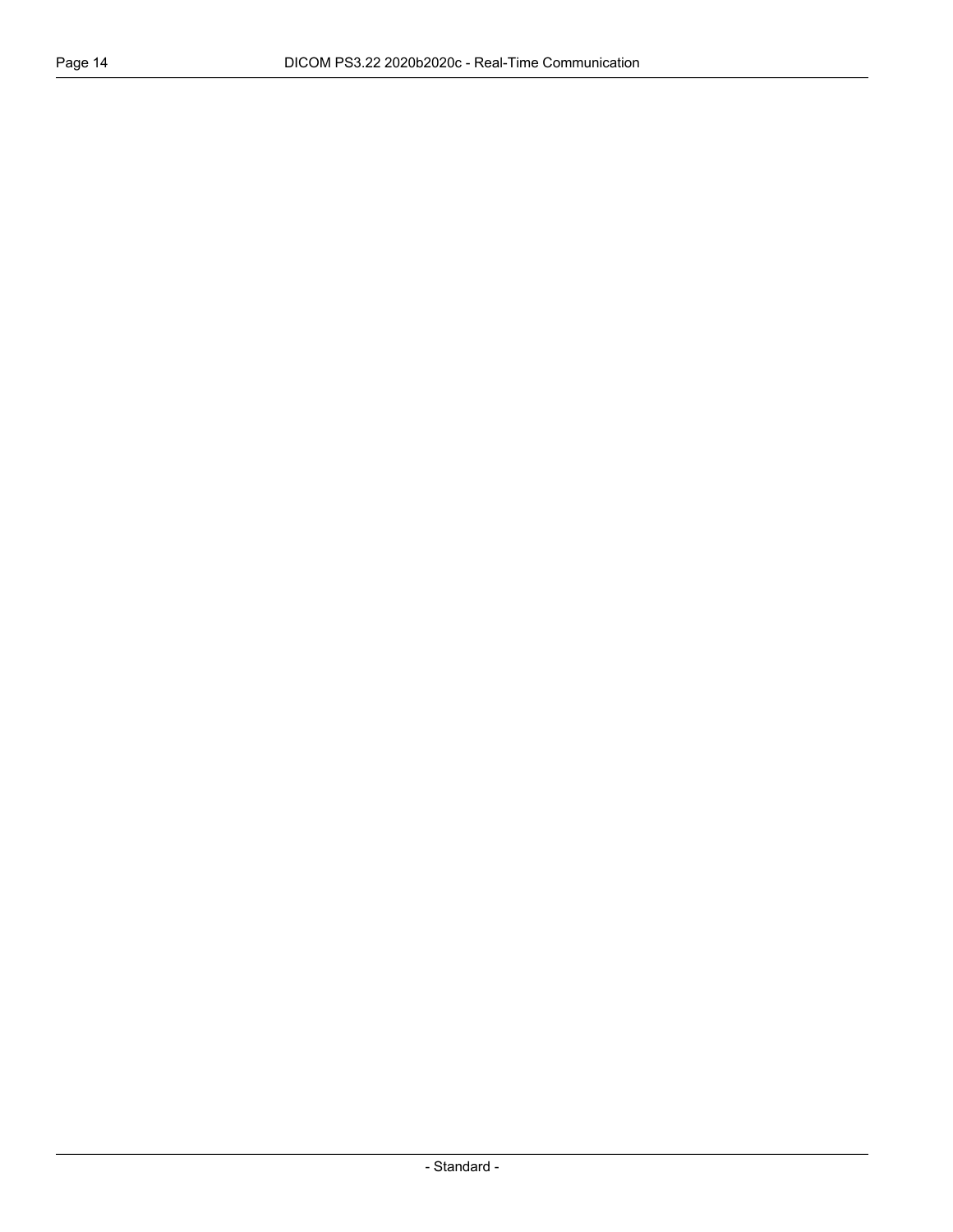### <span id="page-14-0"></span>**2 Normative and Informative References**

The following standards contain provisions that, through reference in this text, constitute provisions of this Standard. At the time of publication, the editions indicated were valid. All standards are subject to revision, and parties to agreements based on this Standard are encouraged to investigate the possibilities of applying the most recent editions of the standards indicated below.

- <span id="page-14-2"></span><span id="page-14-1"></span>[ISO/IEC Directives, Part 2] ISO/IEC. 2016/05. 7.0. *Rules for the structure and drafting of International Standards*. [http://www.iec.ch/](http://www.iec.ch/members_experts/refdocs/iec/isoiecdir-2%7Bed7.0%7Den.pdf) [members\\_experts/refdocs/iec/isoiecdir-2%7Bed7.0%7Den.pdf](http://www.iec.ch/members_experts/refdocs/iec/isoiecdir-2%7Bed7.0%7Den.pdf) .
- [EBU-SMPTE-VSF JT-NM Phase 2 Report] , , and . 2015. v1.0. *Joint Task Force on Networked Media (JT-NM) Phase 2 Report- Reference Architecture*. <http://jt-nm.org/RA-1.0/JT-NMReferenceArchitecturev1.0%20150904%20FINAL.pdf> .
- <span id="page-14-6"></span>[RFC 3550] IETF. 2003/07. *RTP: A Transport Protocol for Real-Time Applications*. <http://tools.ietf.org/html/rfc3550> .
- <span id="page-14-3"></span>[RFC 5285] IETF. 2008/07. *A General Mechanism for RTP Header Extensions*. <http://tools.ietf.org/html/rfc5285> .
- <span id="page-14-4"></span>[SMPTE ST 2110-10] Society of Motion Picture and Television Engineers (SMPTE). 2017. *Professional Media over IP Networks: System Timing and Definitions*.
- <span id="page-14-5"></span>[SMPTE ST 2110-20] Society of Motion Picture and Television Engineers (SMPTE). 2017. *Professional Media over IP Networks: Uncompressed Active Video*.
- [SMPTE ST 2110-30] Society of Motion Picture and Television Engineers (SMPTE). 2017. *Professional Media over IP Networks: PCM Digital Audio*.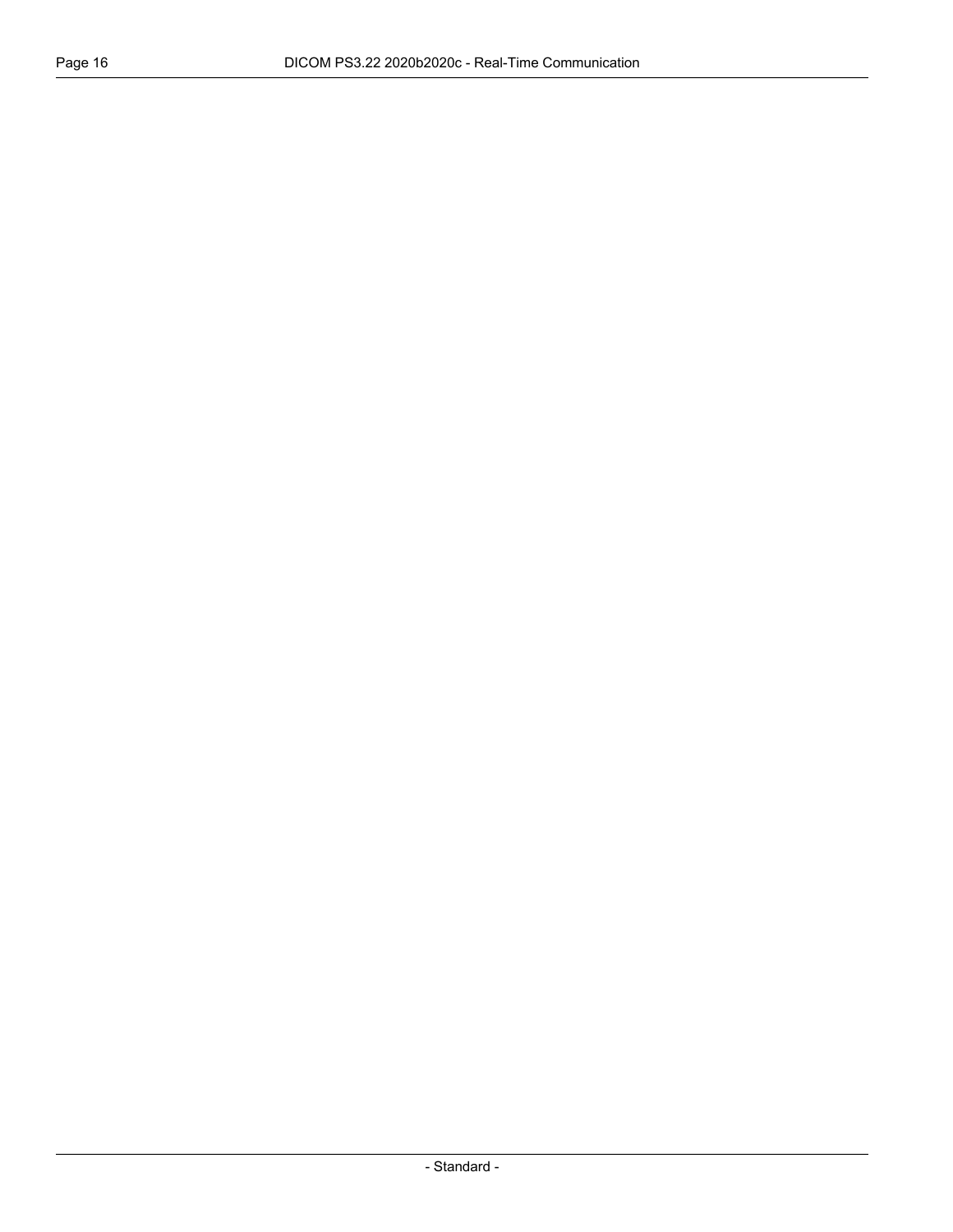# <span id="page-16-0"></span>**3 Definitions**

For the purposes of this Standard the following definitions apply.

#### **3.1 Reference Architecture Definitions:**

This Part of the Standard makes use of the following terms defined in [\[EBU-SMPTE-VSF](#page-14-2) JT-NM Phase 2 Report]:

| Essence                                | Video, audio or data type of source.                                                                                                                      |  |  |  |
|----------------------------------------|-----------------------------------------------------------------------------------------------------------------------------------------------------------|--|--|--|
| <b>Flow</b>                            | A sequence of Grains from a Source; a concrete representation of content emanating from the<br>Source.                                                    |  |  |  |
| Grain                                  | Represents an element of Essence or other data associated with a specific time, such as a frame,<br>or a group of consecutive audio samples, or captions. |  |  |  |
| Rendition                              | A collection of time-synchronized Flows intended for simultaneous presentation, providing a<br>complete experience of a Source Group.                     |  |  |  |
| Source                                 | An abstract concept that represents the primary origin of a Flow or set of Flows.                                                                         |  |  |  |
| 3.2 DICOM Real-Time Video Definitions: |                                                                                                                                                           |  |  |  |

#### DICOM Real-Time Video DICOM-RTV encompasses the DICOM-RTV Service, transport of related multimedia bulk data and the Real-Time IODs to which it may be applied. DICOM-RTV Service Real-Time transport of metadata which characterize multimedia bulk data.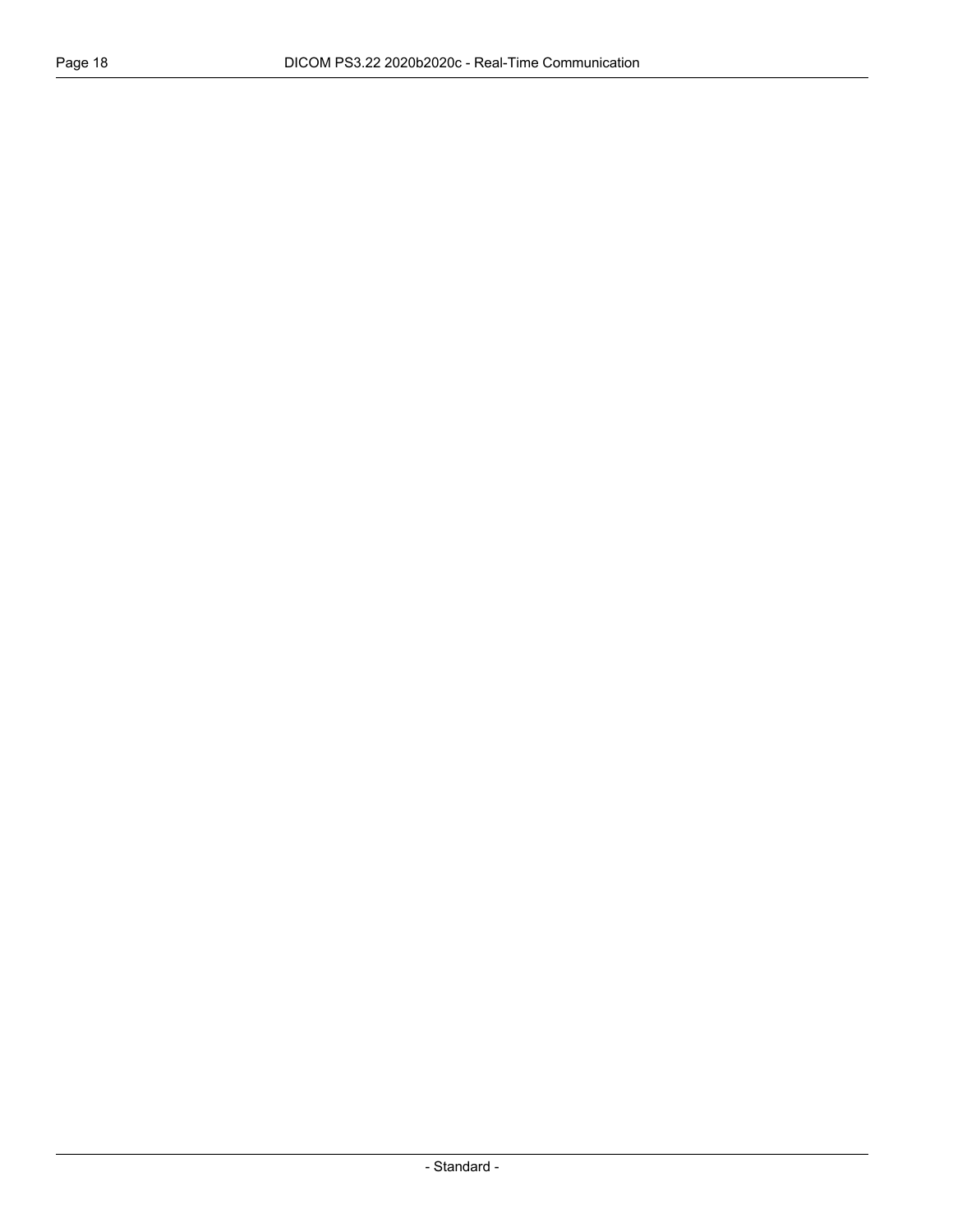# <span id="page-18-0"></span>**4 Symbols and Abbreviations**

The following symbols and abbreviations are used in this Part of the Standard.

| <b>AVP</b>   | Audio Video Profile                                |
|--------------|----------------------------------------------------|
| DICOM-RTV    | DICOM Real-Time Video                              |
| <b>NMOS</b>  | Networked Media Open Specifications                |
| <b>PTP</b>   | Precision Time Protocol                            |
| <b>RTP</b>   | Real-Time Transport Protocol                       |
| <b>SDP</b>   | Session Description Protocol                       |
| <b>SMPTE</b> | Society of Motion Picture and Television Engineers |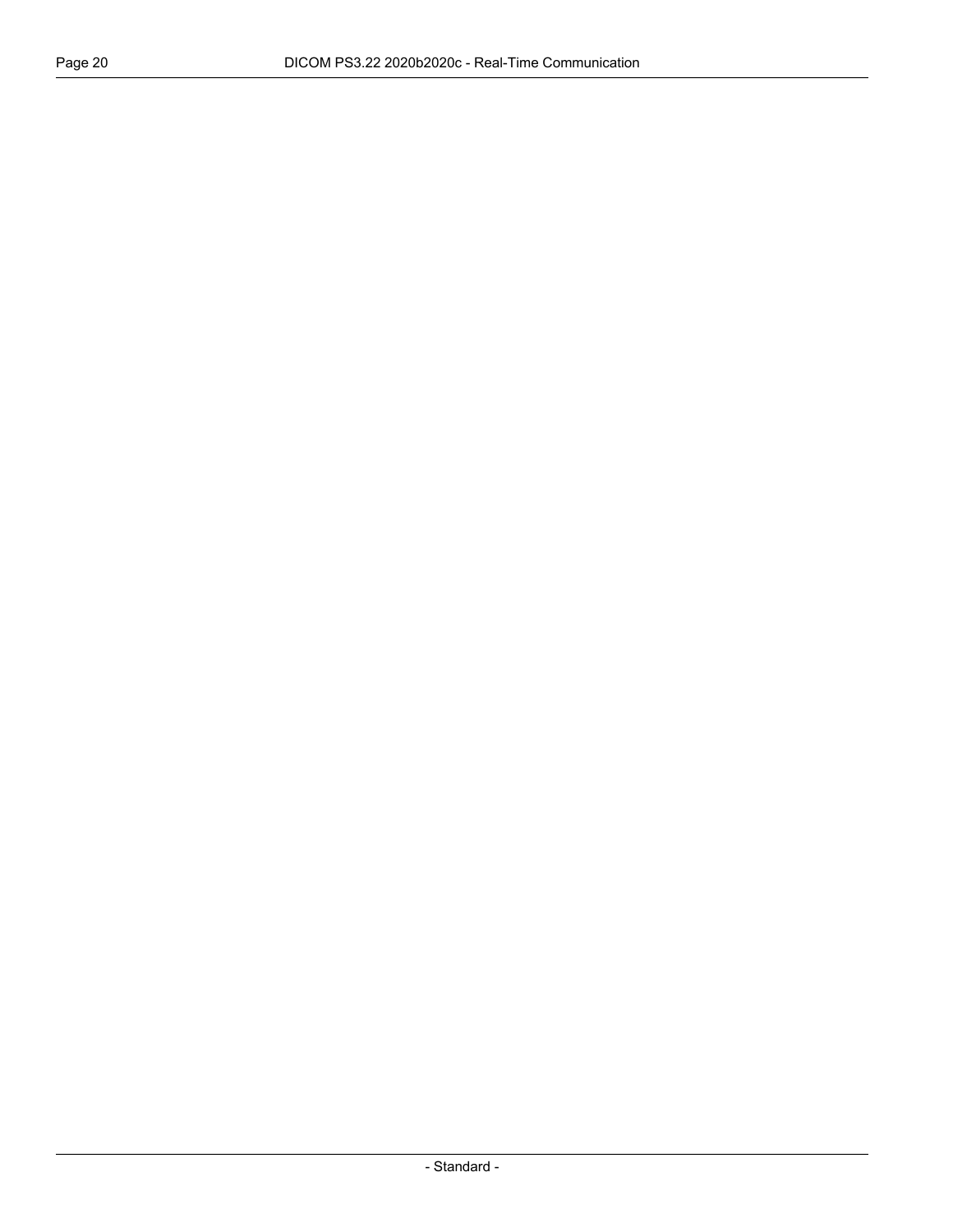# <span id="page-20-0"></span>**5 Conventions**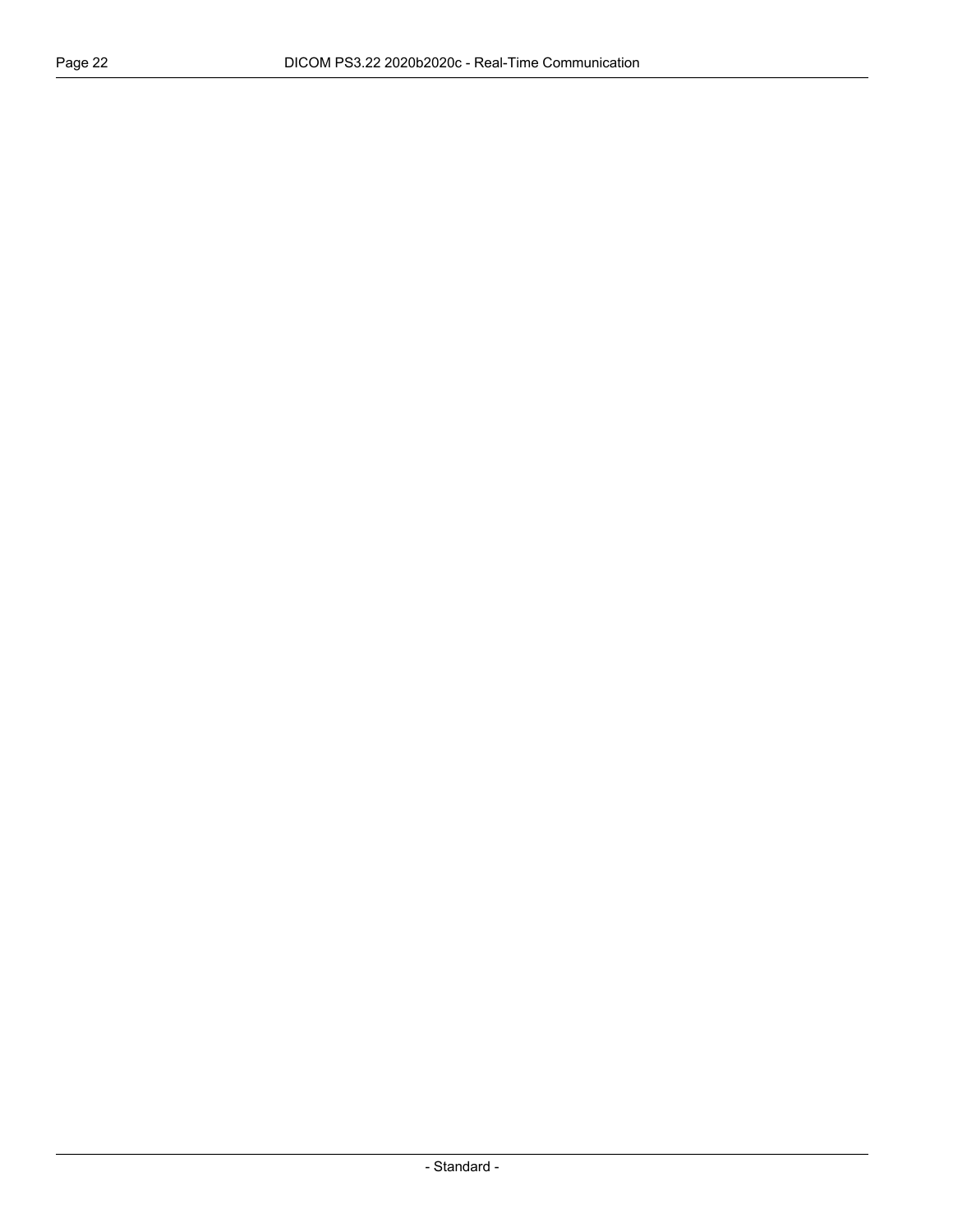# <span id="page-22-0"></span>**6 Data Communication Requirements**

<span id="page-22-1"></span>DICOM Real-Time Video uses the RTP protocol as defined in [SMPTE ST [2110-10\]](#page-14-3).

#### **6.1 Interaction**

As shown in [Figure](#page-22-2) 6-1, a device can have multiple Sources, one for each Essence which corresponds of the type of bulk data (video, audio or medical metadata), each Source producing one or multiple Flows representing the same content in different formats (high definition, low definition, uncompressed, compress with or without  $\frac{\text{loss4}}{\text{loss4}}$ loss, ...).

<span id="page-22-2"></span>Several Sources may be grouped in a Source Group. A concrete experience of a Source Group is a Rendition, defined as a collection of time-synchronized Flows intended for simultaneous presentation (e.g., the audio channel of a surgical camera).



**Figure 6-1. Real World diagram of DICOM-RTV**

DICOM Real-Time Video standard specifies the communication mechanism for metadata, associated with real-time video and/or audio, originated from a medical imaging device. The mechanism involves one Source and one Flow of "DICOM Video Metadata Essence" for each video Flow and one Source and one Flow of "DICOM Audio Metadata Essence" for each audio Flow. Optionally, there is one Source and one Flow for the "DICOM Rendition Metadata" associating multiple Flows produced by the same device.

The interaction shall be as shown in [Figure](#page-23-2) 6-2.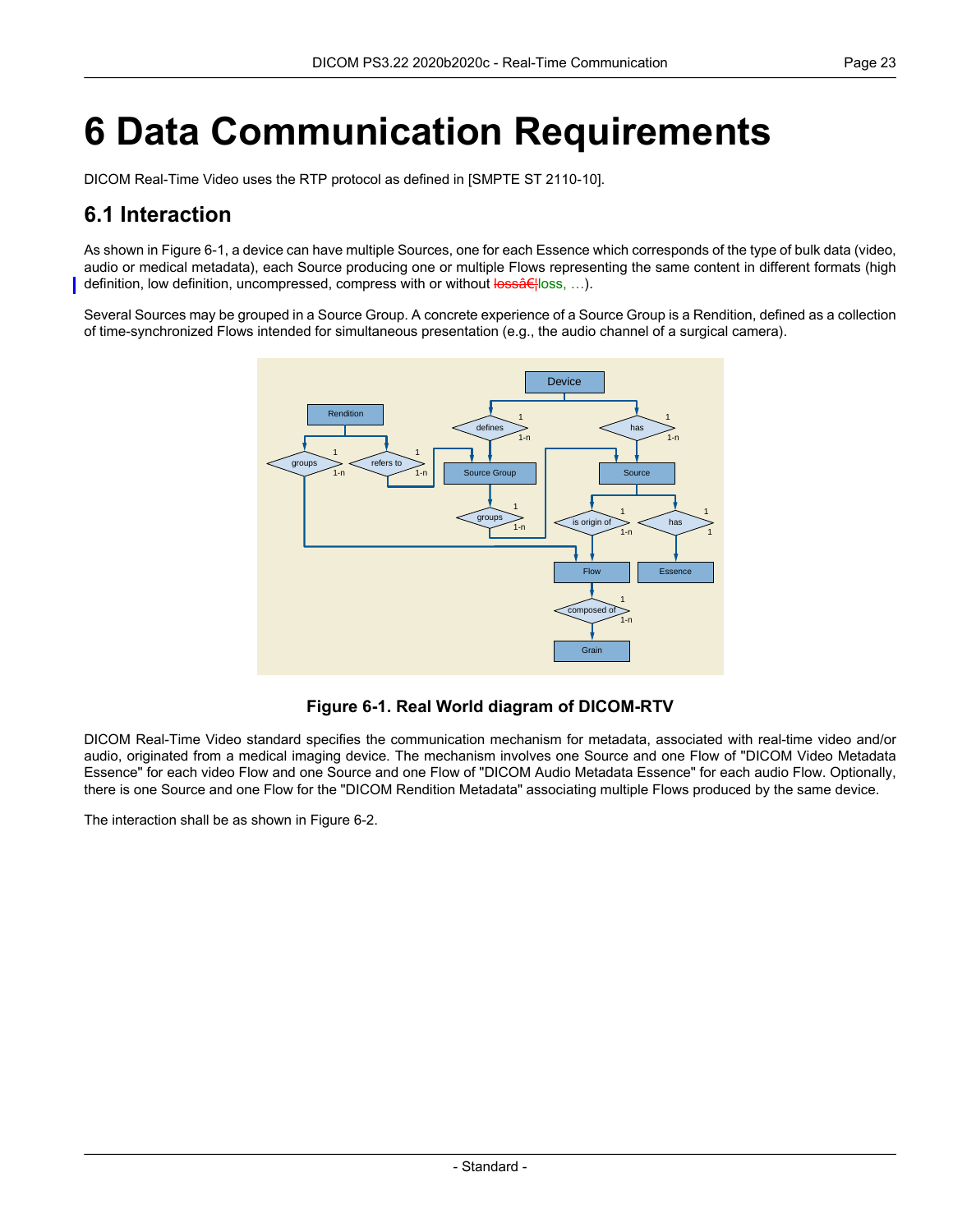<span id="page-23-2"></span>

**Figure 6-2. Interaction Diagram**

[SMPTE ST [2110-10\]](#page-14-3) provides end-to-end network transport functions for applications transmitting real-time data. Content is transmitted in RTP sessions using RTP packets respecting [SMPTE ST [2110-10\].](#page-14-3)

A device can provide and/or consume content. A device that provides content has one or more Sources that can be of different Essences (e.g., Video and Audio). A Source is the origin of one or more Flows. Multiple Flows coming from the same Source are representations of the same content in different resolutions and/or codings. This is a broadcast/multicast protocol, so a device provides content whether or not a consuming device is present. A device that consumes content can subscribe/unsubscribe to available Flows.

<span id="page-23-0"></span>The context and content of a video and/or audio Flow is described by a DICOM Metadata Flow, which is associated with each Flow. However the same DICOM Metadata Flow may be used to describe more than one Flow if their content is the same and their coding are close enough not to affect professional interpretation. A DICOM Rendition Metadata Flow may be used to associate multiple Flows provided by one device.

#### <span id="page-23-1"></span>**6.2 Transport**

#### **6.2.1 RTP Header**

All Essences shall be transported with RTP according to [SMPTE ST [2110-10\],](#page-14-3) which requires that each Flow is described by an SDP object which specifies its content as well as connection details enabling the receiver to join the session. In addition to mandatory information specified in [SMPTE ST [2110-10\],](#page-14-3) for Audio and Video Essence, the SDP may also include the following information:

- PTP Sync Timestamp
- PTP Origin Timestamp
- Source Identifier
- Flow Identifier

Note

This information is the best way for associating multiple Flows originating from the same device. The presence of such in formation in the SDP implies that it is contained in the RTP Extended Header present in the first IP packet of a Grain (video frame, audio sample, metadata setâ $\epsilon$ . It makes it possible to automatically associate and temporarily synchronize two Flows based on their content.

By definition, all the Flows according to [SMPTE ST [2110-10\]](#page-14-3) are synchronized by means of a common reference to the Universal Time, using PTP, with precision on the order of nanoseconds.

The RTP Header, for video and audio Flows, shall follow [SMPTE ST [2110-20\]](#page-14-4) and [SMPTE ST [2110-30\],](#page-14-5) respectively.

The RTP Header, for DICOM Metadata Flows, shall follow [SMPTE ST [2110-10\].](#page-14-3) The clock rate shall be identical to the one defined in the referenced audio or video Flow. The following additional constraints apply: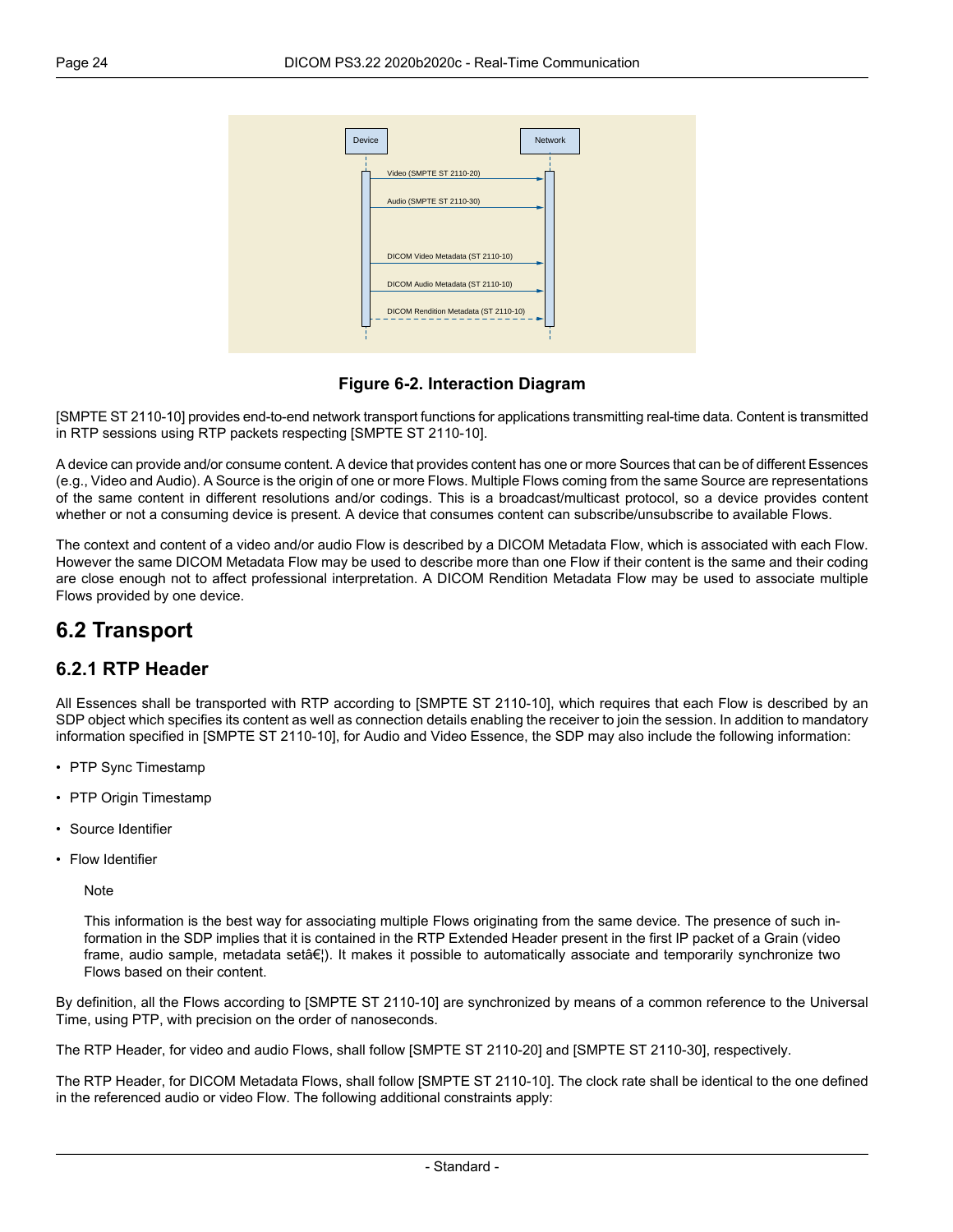**extension** (X) : **1 bit** Shall be set to 1.

**payload type (PT)** The value of payload type is selected from the range 96-127. It is recommended to avoid numbers frequently used for audio (97) and video (96), and for example use 104 for DICOM Metadata Essence. The value shall be associated to the media type "application" and the subtype "dicom" in the SDP. E.g., (DICOM Metadata on port 12345):

*m=application*12345 *RTP/AVP*104

*a=rtpmap:*104 *dicom/*90000

For the DICOM Metadata Essence, the RTP Header Extension defined by NMOS shall be present, including the following information:

- PTP Sync Timestamp
- PTP Origin Timestamp
- Source Identifier
- Flow Identifier

<span id="page-24-0"></span>The "defined by profile" part of the RTP Header Extension shall be set to 0xBEDE identifying that the one-byte header extension form is used, as specified in [RFC [5285\].](#page-14-6)

#### **6.2.2 RTP Payload**

The RTP Payload for audio and video Flows shall follow [SMPTE ST [2110-20\]](#page-14-4) and [SMPTE ST [2110-30\],](#page-14-5) respectively.

The RTP Payload for DICOM Metadata Flows (audio, video and rendition) shall follow [SMPTE ST [2110-10\]](#page-14-3).

The RTP Payload for DICOM Metadata Flows consists of a DICOM dataset compliant with real-time communication.

The DICOM dataset is made of three parts:

- the RTV Meta Information part. This part shall be present in each Grain.
- the dynamic part containing information that varies over time (e.g., Origin Timestamp of the frame, Position of a probe, circle defining the eye. When it exists, this part shall be present in each Grain. The transmission rate of the dynamic part shall be identical to the rate of the associated Flow (e.g., one dataset per frame). This part is for the moment not applicable to DICOM Rendition Metadata.
- the static part containing information that doesn't vary over time (e.g. Patient Name, Modality,  $\hat{a}\epsilon$ ). This part will not be present in every Grain but shall be present at least in one Grain per second.

**Note** 

The receiver cannot process information received from a sender until it receives DICOM Metadata including the static part, so it has to be sent at least every second in order to avoid a longer wait by the receiver when "connected" to a sender.

The transmission rate of DICOM audio flows will be typically of the range of 48kHz. The transmission rate of DICOM video flows will be typically of the range of 60Hz. The transmission rate of the DICOM Rendition Metadata Flow shall be at least 1Hz. It may be ap propriate to use a higher frequency if there is a need for tight synchronization of associated Flows from a device (e.g., two videos of a stereo pair).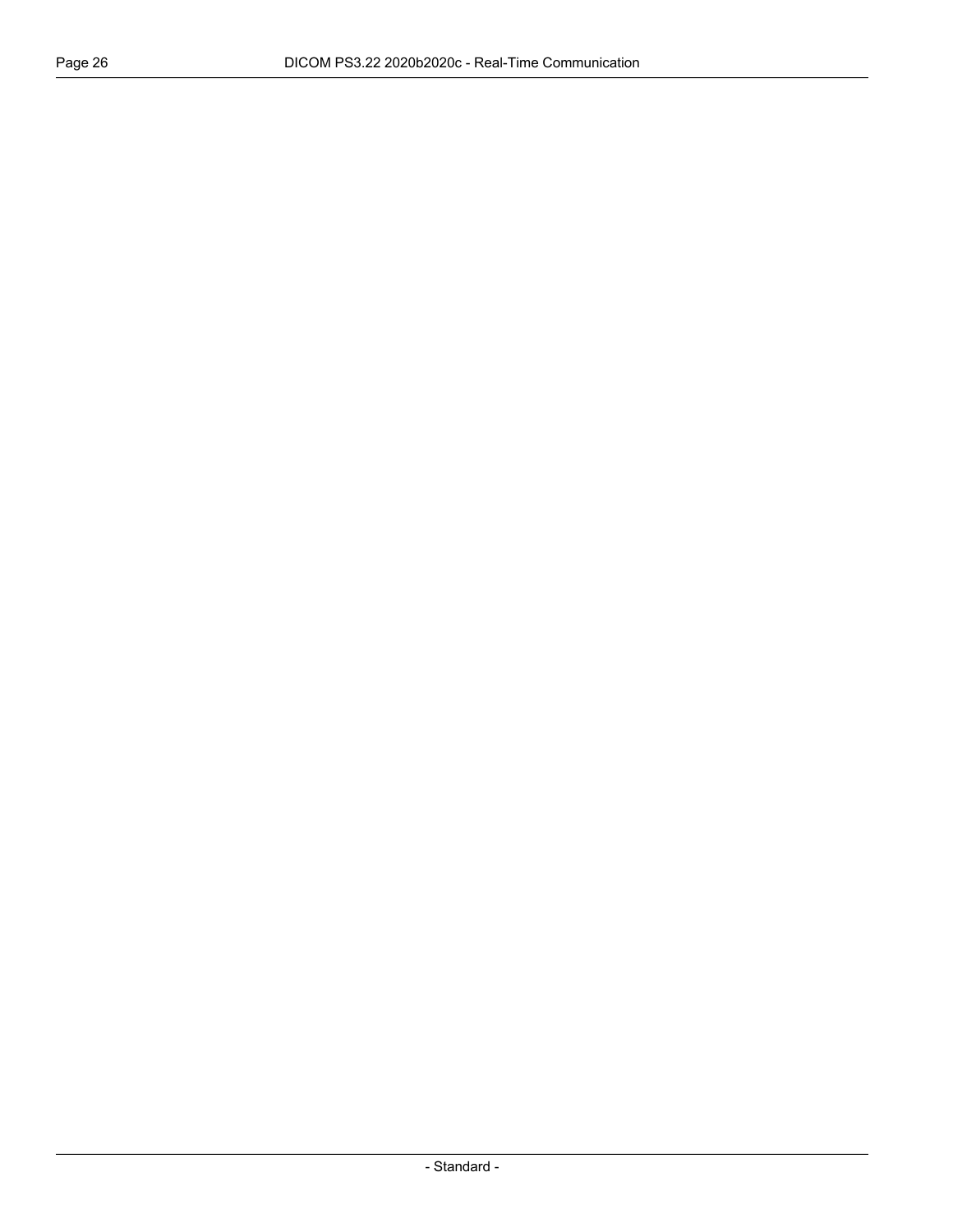## <span id="page-26-0"></span>**7 DICOM Real-Time Format**

The DICOM Real-Time Format provides a means to encapsulate in an RTP session the Data Set representing a SOP Instance.

<span id="page-26-2"></span>[Figure](#page-26-2) 7-1 illustrates the encapsulation of a DICOM audio or video dataset in RTP. The byte stream of the Data Set is placed into the RTP Payload after the DICOM-RTV Meta Information. Each RTP session corresponds to a single SOP Instance.

| <b>RTP Header</b> |                                                                                                                                                 |                                                                                                     |                                                                                                                            |  |  |  |  |
|-------------------|-------------------------------------------------------------------------------------------------------------------------------------------------|-----------------------------------------------------------------------------------------------------|----------------------------------------------------------------------------------------------------------------------------|--|--|--|--|
|                   | Version (V)                                                                                                                                     |                                                                                                     |                                                                                                                            |  |  |  |  |
|                   | Padding (P)                                                                                                                                     |                                                                                                     |                                                                                                                            |  |  |  |  |
|                   | Extension (X)                                                                                                                                   |                                                                                                     |                                                                                                                            |  |  |  |  |
|                   | CRSC (CC)                                                                                                                                       |                                                                                                     |                                                                                                                            |  |  |  |  |
|                   | Marker (M)                                                                                                                                      |                                                                                                     |                                                                                                                            |  |  |  |  |
|                   | Payload Type (PT)                                                                                                                               |                                                                                                     |                                                                                                                            |  |  |  |  |
|                   |                                                                                                                                                 |                                                                                                     | Sequence Number                                                                                                            |  |  |  |  |
|                   |                                                                                                                                                 |                                                                                                     | (RTP) Timestamp                                                                                                            |  |  |  |  |
|                   |                                                                                                                                                 |                                                                                                     | Synchronization Source (SSRC) Identifier                                                                                   |  |  |  |  |
|                   |                                                                                                                                                 |                                                                                                     | RTP Header Extension                                                                                                       |  |  |  |  |
|                   |                                                                                                                                                 |                                                                                                     | PTP Sync Timestamp                                                                                                         |  |  |  |  |
|                   |                                                                                                                                                 |                                                                                                     | PTP Origin Timestamp                                                                                                       |  |  |  |  |
|                   | Flow Identifier                                                                                                                                 |                                                                                                     |                                                                                                                            |  |  |  |  |
|                   | Source Identifier                                                                                                                               |                                                                                                     |                                                                                                                            |  |  |  |  |
|                   | <b>Grain Duration</b>                                                                                                                           |                                                                                                     |                                                                                                                            |  |  |  |  |
|                   | <b>Grain Flags</b>                                                                                                                              |                                                                                                     |                                                                                                                            |  |  |  |  |
| RTP Payload       |                                                                                                                                                 |                                                                                                     |                                                                                                                            |  |  |  |  |
|                   | DICOM dataset                                                                                                                                   |                                                                                                     |                                                                                                                            |  |  |  |  |
|                   |                                                                                                                                                 |                                                                                                     | Payload Header (RTV Meta Information)                                                                                      |  |  |  |  |
|                   | Fixed-size preamble for compatibility with other standards and Definition<br>of the header (e.g., Media RTV SOP Class UID, Transfer Syntax UID) |                                                                                                     |                                                                                                                            |  |  |  |  |
|                   | Dynamic part (Curent Frame Functional Groups Module)                                                                                            |                                                                                                     |                                                                                                                            |  |  |  |  |
|                   |                                                                                                                                                 | Parameters of the current frame<br>(e.g., Position of the ultrasound probe, circle definig the eye) |                                                                                                                            |  |  |  |  |
|                   |                                                                                                                                                 |                                                                                                     | [Static part (Video xx Image / Waveform / Rendition Selection Document IOD)]<br>(present at least every second)            |  |  |  |  |
|                   |                                                                                                                                                 | Patient/Study/Series/Equipment/FrameOfReference/Synchronization Attributes                          |                                                                                                                            |  |  |  |  |
|                   |                                                                                                                                                 | Flow Description                                                                                    |                                                                                                                            |  |  |  |  |
|                   |                                                                                                                                                 |                                                                                                     | Parameters shared with all frames: list of: source id/flow id (i.e., some<br>information of the SDP "translated" to DICOM) |  |  |  |  |

**Figure 7-1. DICOM Dataset Encapsulation Within RTP**

#### <span id="page-26-1"></span>**7.1 RTV Meta Information**

<span id="page-26-3"></span>The RTV Meta Information includes identifying information on the encapsulated DICOM Data Set.

Note

The group number of the RTV Meta Information attributes (0002,xxxx) is lower than the one of other attributes in order to place the RTV Meta Information at the beginning of the payload, as is done in [PS3.10.](part10.pdf#PS3.10)

**Table 7.1-1. RTV Meta Information**

| <b>Attribute Name</b> | Taq                        | Type | <b>Attribute Description</b>                                                                                                                                                                                                                                                                                                   |
|-----------------------|----------------------------|------|--------------------------------------------------------------------------------------------------------------------------------------------------------------------------------------------------------------------------------------------------------------------------------------------------------------------------------|
| Header Preamble       | No Tag or Length<br>Fields |      | A fixed 128 byte field available for Application Profile or<br>implementation specified use. If not used by an Application Profile<br>or a specific implementation, all bytes shall be set to 00H.<br>Receivers shall not rely on the content of this Preamble to determine<br>that this payload is or is not a DICOM payload. |
| <b>DICOM Prefix</b>   | No Tag or Length<br>Fields |      | Four bytes containing the character string "DICM". This Prefix is<br>intended to be used to recognize that this payload is or is not a<br>DICOM payload.                                                                                                                                                                       |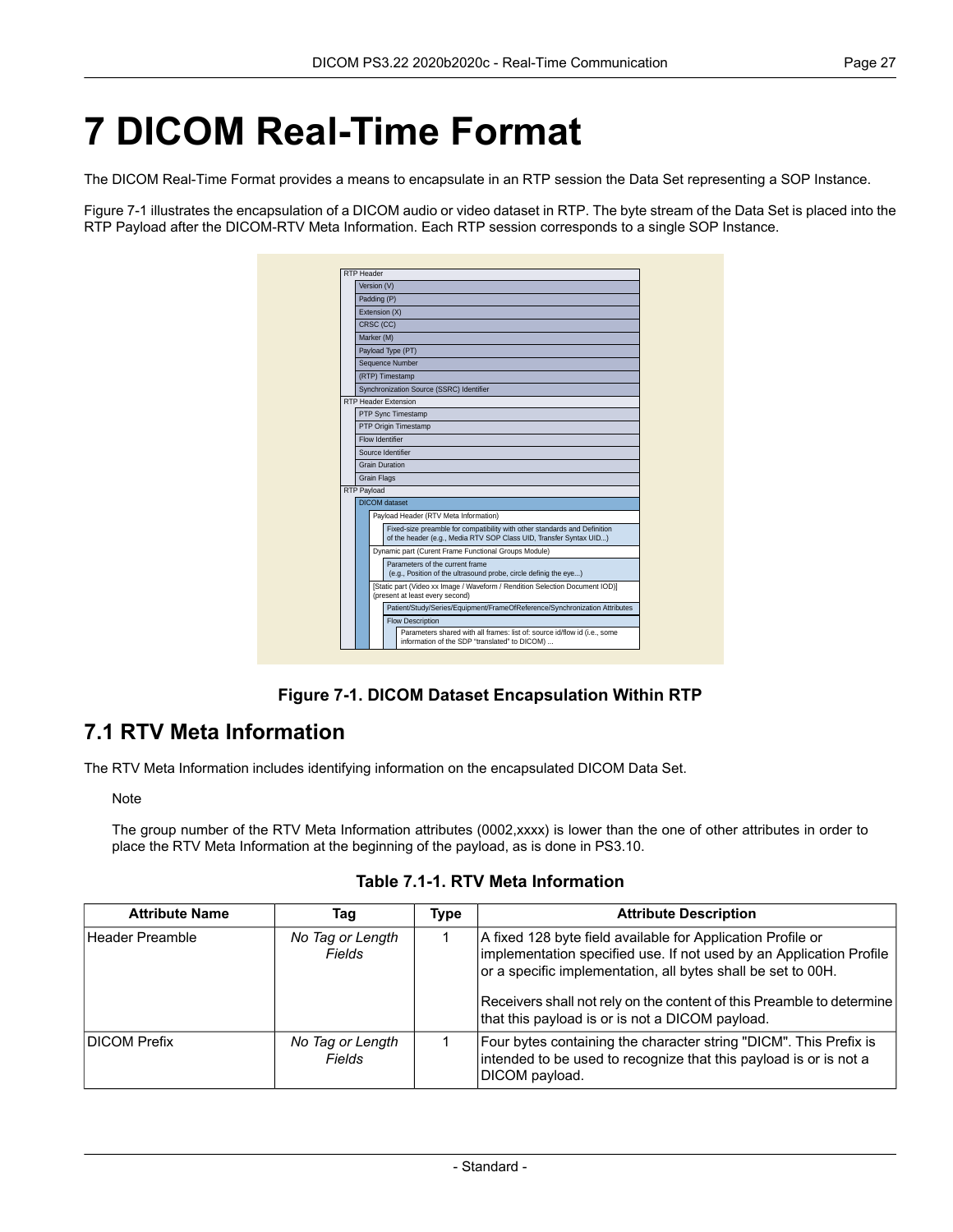| <b>Attribute Name</b>                            | Tag          | <b>Type</b>  | <b>Attribute Description</b>                                                                                                                                                                                               |  |
|--------------------------------------------------|--------------|--------------|----------------------------------------------------------------------------------------------------------------------------------------------------------------------------------------------------------------------------|--|
| File Meta Information Group<br>Length            | (0002, 0000) | $\mathbf{1}$ | Number of bytes following this RTV Meta Element (end of the Value<br>field) up to and including the last RTV Meta Element of the Group<br>2 RTV Meta Information                                                           |  |
| <b>Transfer Syntax UID</b>                       | (0002, 0010) | $\mathbf{1}$ | Uniquely identifies the Transfer Syntax used to encode the referred<br>bulk-data Flow. This Transfer Syntax does not apply to the RTV<br>Metadata which is encoded using the Explicit VR Little Endian<br>Transfer Syntax. |  |
| <b>RTV Meta Information Version</b>              | (0002, 0031) | $\mathbf{1}$ | This is a two byte field where each bit identifies a version of this RTV<br>Meta Information header. In version 1 the first byte value is 00H and<br>the second byte value is 01H.                                         |  |
| <b>RTV Communication SOP</b><br>Class UID        | (0002, 0032) | $\mathbf{1}$ | Uniquely identifies the SOP Class associated with the Data Set.<br>SOP Class UIDs allowed for RTV Communication are specified in<br>section 7.2 STANDARD SOP CLASSES.                                                      |  |
| <b>RTV Communication SOP</b><br>Instance UID     | (0002, 0033) | 1            | Uniquely identifies the SOP Instance associated with the Data Set<br>placed in the RTP Payload and following the RTV Meta Information.                                                                                     |  |
| <b>RTV Source Identifier</b>                     | (0002, 0035) | $\mathbf{1}$ | The UUID of the RTP source that sends the RTV Metadata Flow.                                                                                                                                                               |  |
| <b>RTV Flow Identifier</b>                       | (0002, 0036) | $\mathbf{1}$ | The UUID of the RTV Metadata Flow.                                                                                                                                                                                         |  |
| RTV Flow RTP Sampling Rate                       | (0002, 0037) | 1C           | The rate of the dynamic part of the RTV Metadata Flow, the same<br>as the bulk-data Flow rate.<br>Required if RTV Metadata Flow includes a dynamic part.                                                                   |  |
| <b>RTV Flow Actual Frame</b><br>Duration         | (0002, 0038) | 3            | Duration of image capture in msec.                                                                                                                                                                                         |  |
| <b>Private Information Creator</b><br><b>UID</b> | (0002, 0100) | 3            | The UID of the creator of the private information (0002,0102).                                                                                                                                                             |  |
| Private Information                              | (0002, 0102) | 1C           | Contains Private Information placed in the RTV Meta Information.<br>The creator shall be identified in (0002,0100). Required if Private<br>Information Creator UID (0002,0100) is present.                                 |  |

#### <span id="page-27-1"></span><span id="page-27-0"></span>**7.2 Standard SOP Classes**

The SOP Classes in the Real-Time Communication Class identify the Composite IODs to be sent. [Table](#page-27-1) 7.2-1 identifies Standard SOP Classes.

#### **Table 7.2-1. Standard SOP Classes**

| <b>SOP Class Name</b>                                               | <b>SOP Class UID</b> | IOD Specification (defined in PS3.3)   |
|---------------------------------------------------------------------|----------------------|----------------------------------------|
| Video Endoscopic Image Real-Time Communication   1.2.840.10008.10.1 |                      | Real-Time Video Endoscopic Image IOD   |
| Video Photographic Image Real-Time<br>Communication                 | 1.2.840.10008.10.2   | Real-Time Video Photographic Image IOD |
| Audio Waveform Real-Time Communication                              | 1.2.840.10008.10.3   | Real-Time Audio Waveform IOD           |
| Rendition Selection Document Real-Time<br>l Communication           | 1.2.840.10008.10.4   | Rendition Selection Document IOD       |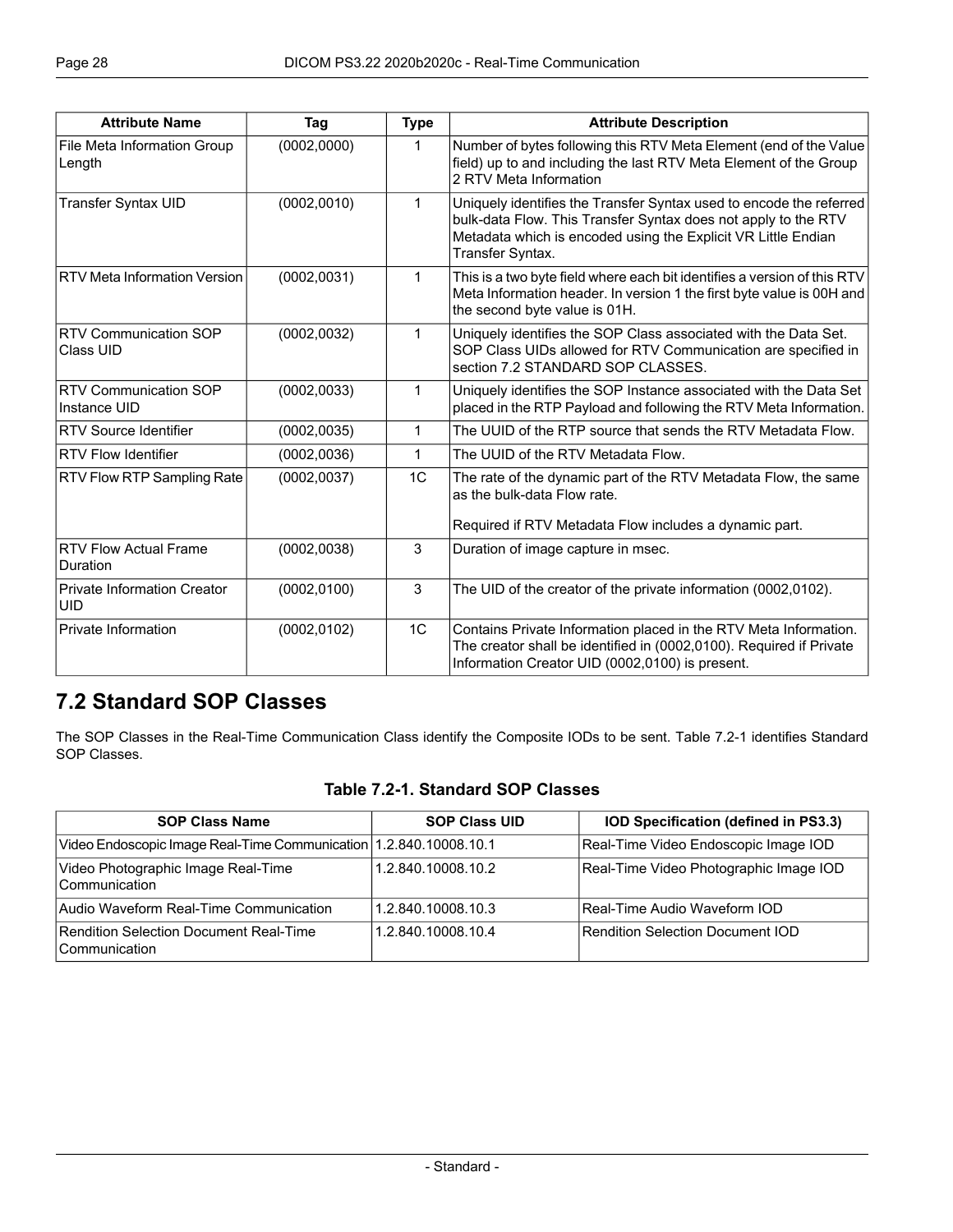## <span id="page-28-0"></span>**8 Security Considerations**

The metadata and ancillary streams usually contain Personally Identifiable Information (PII). The video and audio streams might contain protected information. The underlying SMPTE protocols do not specify any security protections to ensure confidentiality, in tegrity, or availability of the various data streams. DICOM does not specify any additions to the SMPTE protocols to provide such protection. Authorization and authentication of access to the DICOM-RTV Service is handled by configuration. Authentication is not re-confirmed at initiation of the underlying SMPTE protocols, and DICOM does not specify any additions to the SMPTE protocols for access control, authorization, or authentication.

The potential eavesdropping, replay, message insertion, deletion, modification, man-in-the-middle and denial of service attacks have not been analyzed. That analysis is up to the individual sites and installations.

Individual sites and installations will also need to perform their own assessments and selection of security mechanisms and add protections as necessary. The data rates and strict timing requirements for the data streams require careful analysis of any security mechanisms that are added. There do exist security mechanisms that operate at and below the IP level that can meet foreseen use cases, but there is insufficient experience or evidence to justify DICOM making a recommendation.